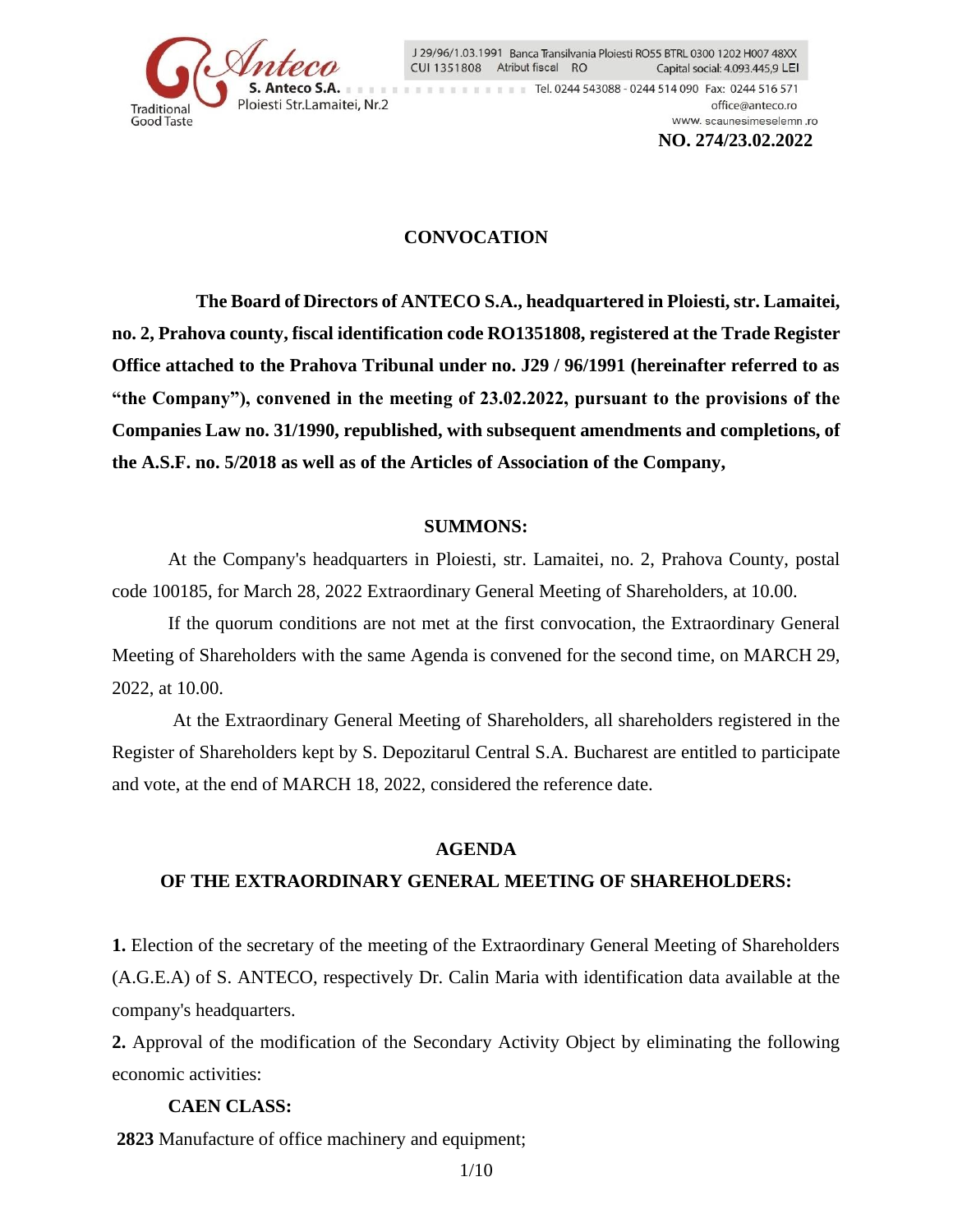

Tel. 0244 543088 - 0244 514 090 Fax: 0244 516 571 office@anteco.ro www.scaunesimeselemn.ro

 **2932** Manufacture of other parts and accessories for motor vehicles;

 **3011** Shipbuilding and floating structures;

 **3020** Manufacture of rolling stock;

 **3030** Manufacture of aircraft and spacecraft;

 **3250** Manufacture of aircraft and spacecraft;

 **3319** Repair of other equipment;

 **3320** Installation of industrial machinery and equipment;

 **4644** Wholesale of ceramics, glassware and maintenance products,

 **4649** Wholesale of other household goods;

 **4674** Wholesale of hardware, plumbing and heating equipment and supplies and heating;

 **4675** Wholesale of chemicals;

 **4676** Wholesale of other intermediate products;

 **4730** Retail sale of automotive fuel in specialized stores;

 **4743** Retail sale of audio and video equipment in specialized stores;

 **4752** Retail sale of ironmongery, glassware and fittings in glassware painted in specialty stores;

 **4754** Retail sale of electrical household appliances and goods in stores specialized;

 **4939** Other passenger land transport;

 **9524** Repair of furniture and household furnishings;

**3.** Approval of the extension and registration of the following secondary activities:

## **CAEN Class:**

- **2511** Manufacture of metal structures and parts of structures;
- **2562** General mechanical operations;
- **3101** Manufacture of office and shop furniture;
- **3102** Manufacture of kitchen furniture;
- **3103** Manufacture of mattresses and mattresses;
- **3299** Manufacture of other manufacturing products n.c.a;
- **3511** Production of electricity;
- **3512** Transportation of electricity;
- **3513** Electricity distribution;
- **3514** Sale of electricity;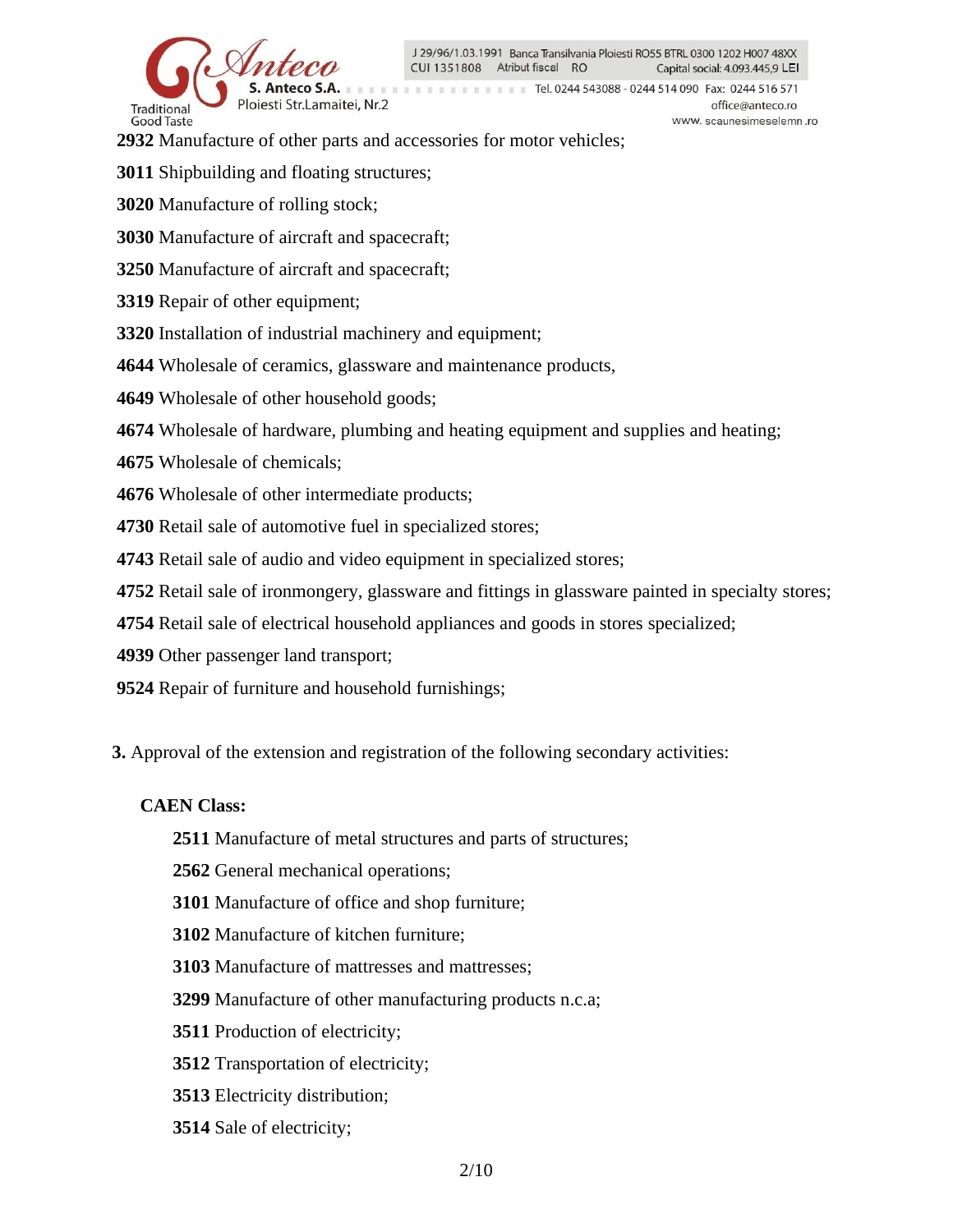

Tel. 0244 543088 - 0244 514 090 Fax: 0244 516 571 office@anteco.ro www.scaunesimeselemn.ro

- **3811** Collection of non-hazardous waste:
- **3821** Treatment and disposal of non-hazardous waste;
- **4110** Real estate development;
- **4332** Joinery and carpentry;
- **4333** Flooring and wall cladding;
- **4399** Other special construction works n.c.a.;
- **4511** Sale of passenger cars and light motor vehicles (less than 3.5 tonnes);
- **4519** Sale of other motor vehicles;
- **4520** Maintenance and repair of motor vehicles;
- **4613** Agents involved in the sale of timber and building materials;
- **4615** Agents involved in the sale of furniture, household goods and hardware;
- **4618** Agents involved in the sale of specialized goods, n.c.a.;
- **4619** Agents involved in the sale of a variety of goods;
- **4652** Wholesale of electronic and telecommunications components and equipment;
- **4665** Wholesale of office furniture;
- **4690** Non-specialized wholesale trade;
- **4778** Retail sale of other new goods in specialized stores;
- **4779** Retail sale of second-hand goods in stores;
- **4791** Retail sale via mail order houses or via the Internet;
- **5221** Ancillary services for land transport;
- **5224** Handling;
- **6810** Buying and selling of own real estate;
- **6820** Renting and leasing of own or leased real estate;
- **6831** Real estate agencies;
- **6832** Real estate administration on a commission or contract basis;
- **7022** Business and management consultancy activities;
- **7311** Advertising agency activities;
- **7711** Renting and leasing of cars and light motor vehicles;
- **7712** Rental and leasing of heavy road vehicles;
- **7830** Other labor supply services;
- **8211** Combined secretarial activities;
- **8219** Photocopying, document preparation and other specialized office activities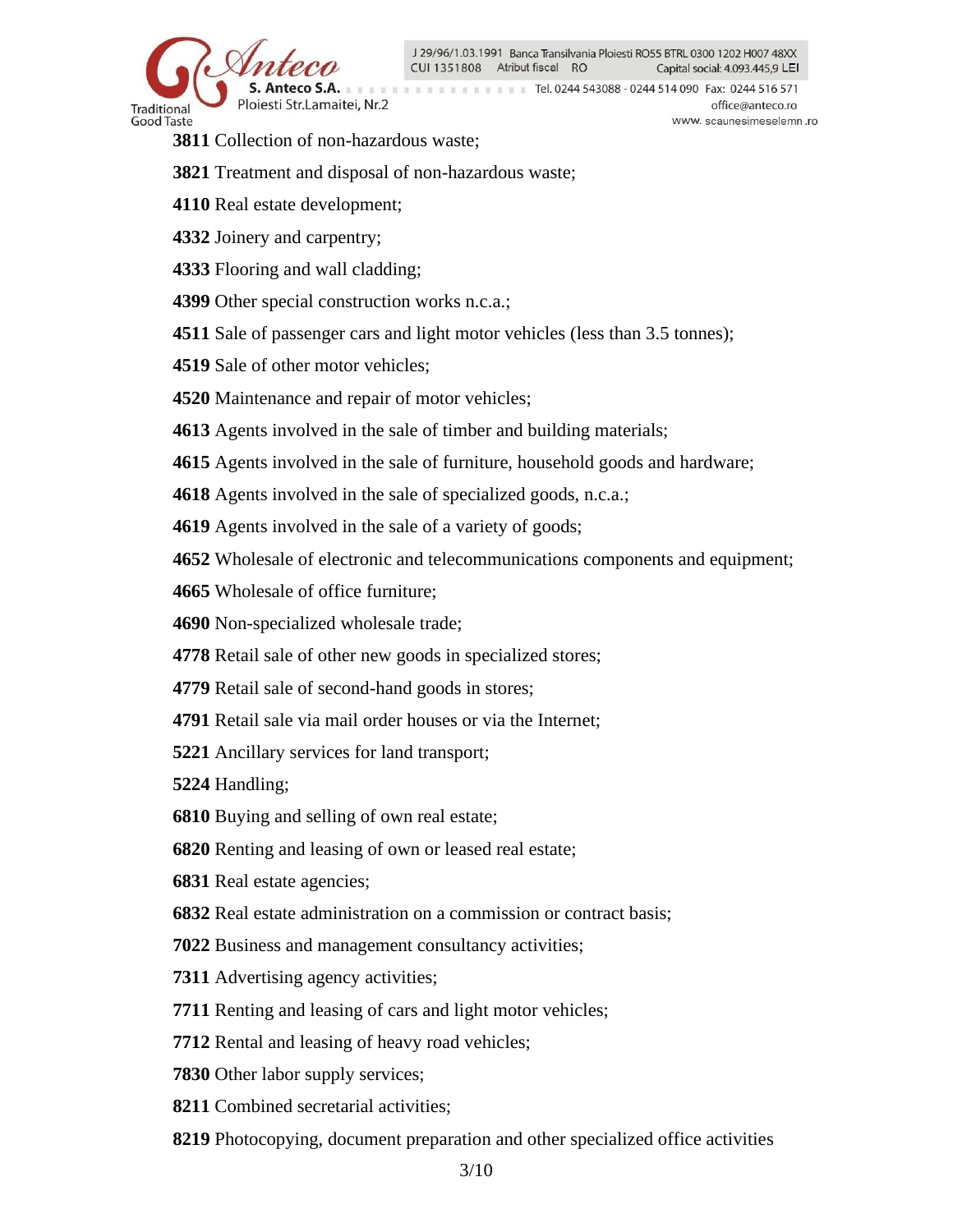

The Times of the Times of Tel. 0244 543088 - 0244 514 090 Fax: 0244 516 571 office@anteco.ro www.scaunesimeselemn.ro

secretariat;

**8230** Organization of exhibitions, fairs and congresses;

**4.** Approval of the final form of Chapter II, art. 6 of the Articles of Association, as a result of the

amendments presented in points 2 and 3 of the Convocation, as follows:

"Art. 6 The object of activity is: **CAEN Code 310 Manufacture of furniture.**

The principal activity of S. ANTECO S.A. Ploiesti is: **Manufacture of furniture n.c.a. CAEN CODE 3109.**

The object of activity of the company will also include the following secondary activities:

Manufacture of made-up textile articles (except apparel and underwear corp);

Cutting and planing wood;

Manufacture of veneer lumber and wood panels;

Manufacture of wooden containers;

 Manufacture of other products of wood; manufacture of articles of cork, straw and other articles woven plant materials;

Manufacture of metal structures and parts of structures;

General mechanical operations;

Manufacture of office and shop furniture;

Manufacture of kitchen furniture;

Manufacture of mattresses and mattresses;

Manufacture of other manufacturing products nec;

Production of electricity;

Transportation of electricity;

Electricity distribution;

Sale of electricity;

Collection of non-hazardous waste;

Treatment and disposal of non-hazardous waste;

Real estate development;

Joinery and carpentry;

Flooring and wall cladding;

Other special construction works n.c.a.;

Sale of passenger cars and light motor vehicles (less than 3.5 tonnes);

Sale of other motor vehicles;

Maintenance and repair of motor vehicles;

Agents involved in the sale of fuels, ores, metals and chemicals for industry;

Agents involved in the sale of timber and building materials;

Agents involved in the sale of furniture, household goods and hardware;

Agents involved in the sale of specialized goods, n.c.a.;

Agents involved in the sale of a variety of goods;

Wholesale of textiles;

Wholesale of electronic and telecommunications components and equipment;

Wholesale of office furniture;

Wholesale of solid, liquid and gaseous fuels and related products;

 Wholesale of wood and construction materials and sanitary and heating equipment; Non-specialized wholesale trade;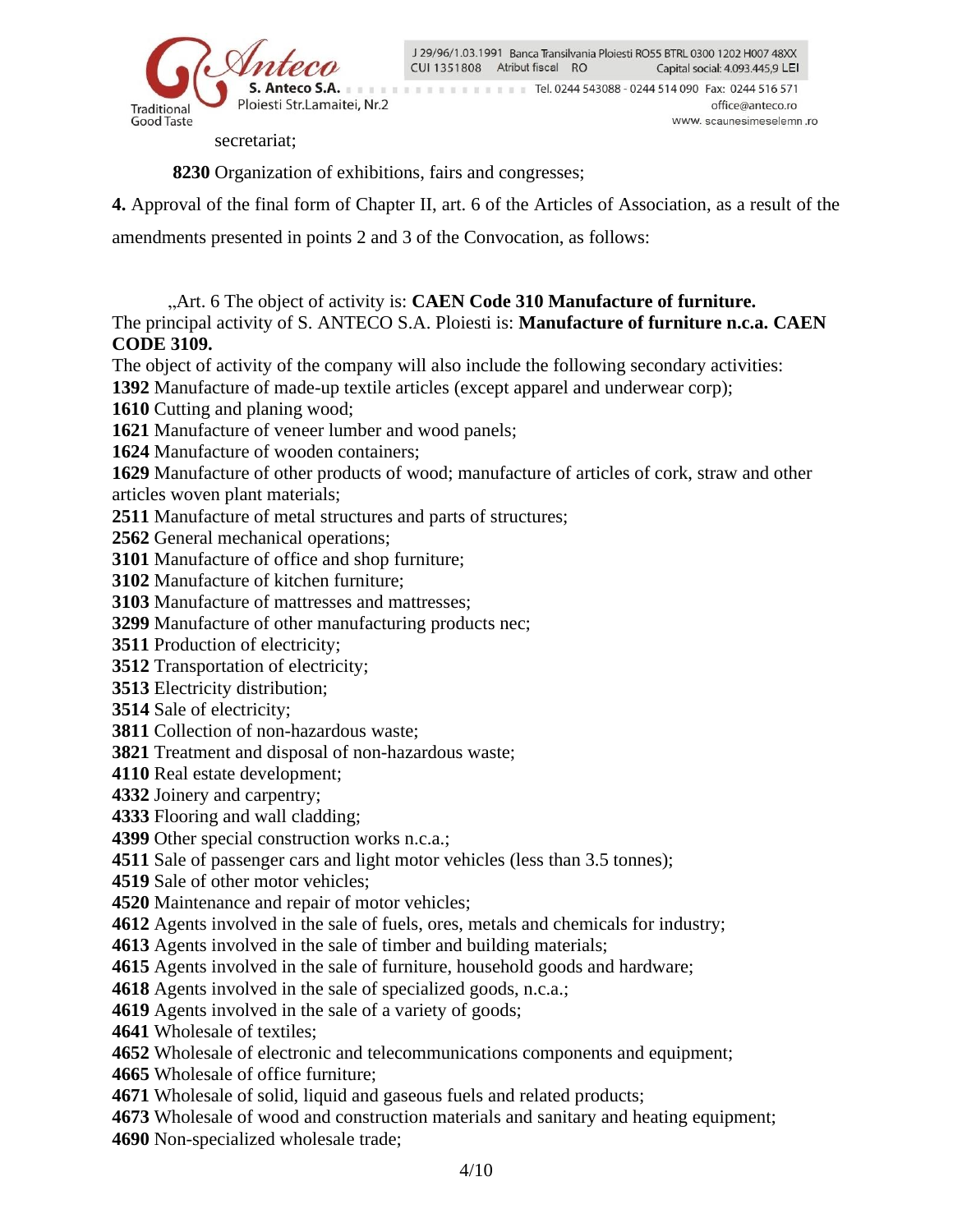



Tel. 0244 543088 - 0244 514 090 Fax: 0244 516 571 office@anteco.ro www.scaunesimeselemn.ro

**4751** Retail sale of textiles in specialized stores;

**4753** Retail sale of carpets, rugs, wall and floor coverings, in specialty stores;

**4759** Retail sale of furniture, lighting and household articles n.c.a., in specialized stores;

**4763** Retail sale of magnetic disks and tapes with or without audio recordings/video, in

specialized stores;

**4778** Retail sale of other new goods in specialized stores;

**4779** Retail sale of second-hand goods in stores;

- **4791** Retail sale via mail order houses or via the Internet;
- **4941** Freight transport by road;
- **4942** Moving services;
- **5210** Storage;
- **5221** Ancillary services for land transport;
- 5224 Handling;
- **6810** Buying and selling of own real estate;
- **6820** Renting and leasing of own or leased real estate;
- **6831** Real estate agencies;
- **6832** Real estate administration on a commission or contract basis;
- **7022** Business and management consultancy activities;
- **7311** Advertising agency activities;
- 7711 Renting and leasing of cars and light motor vehicles;
- **7712** Rental and leasing of heavy road vehicles;
- **7830** Other labor supply services;
- **8211** Combined secretarial activities;
- **8219** Photocopying, document preparation and other specialized office activities secretariat;
- **8230** Organization of exhibitions, fairs and congresses.

**5.** Approval of the updated Articles of Incorporation specifying that the rest of the provisions of the Articles of Incorporation remain unchanged.

**6.** Establishing the date of APRIL 15, 2022 as the registration date for the identification of the shareholders affected by the effects of the Extraordinary General Meeting of Shareholders, and the date of APRIL 14, 2022 as the "Ex Date" date;

## **7. Empowerment of Mr. Vasioiu Gheorghe, The President Of The Board Of Directors,** to

conclude and / or sign on behalf of the Company and / or the shareholders of the Company the decisions adopted by this Extraordinary General Meeting of Shareholders and **Mrs. Draghici Adriana, Economic Director of the Company** to carry out all legal formalities (in relations with the Trade Register Office, the Official Gazette, ASF, BVB, the Central Depository, etc..) for registration, publicity, opposability, execution and publication of these adopted decisions, both having the possibility of sub-mandate of third parties.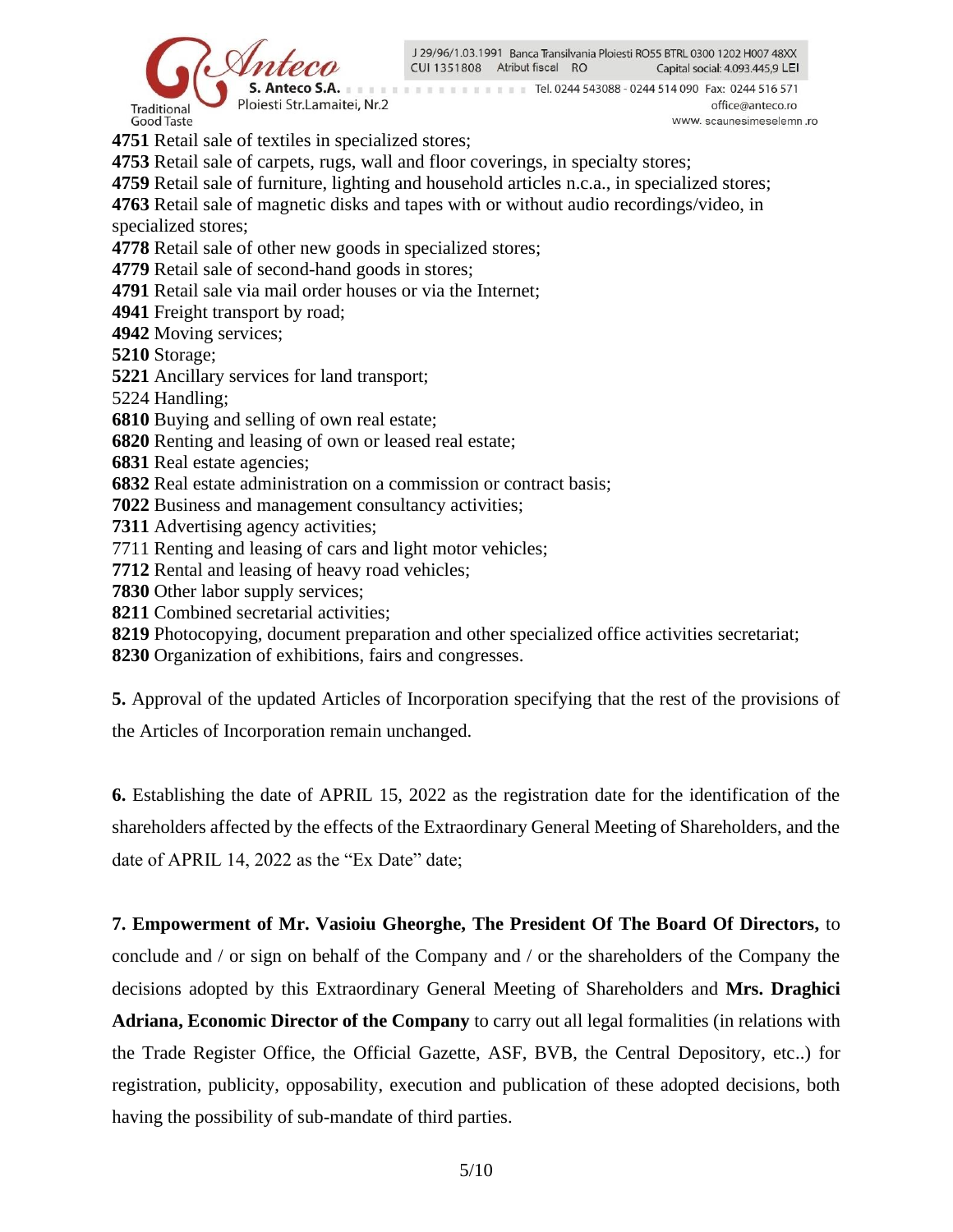

**THE REPORT OF REPORT OF REAL 244 543088 - 0244 514 090 Fax: 0244 516 571** office@anteco.ro www.scaunesimeselemn.ro

Informative documents regarding the Agenda of the E.G.M.S. will be available starting with **FEBRUARY 25, 2022**, on working days, at the registry office of the Company's registered office located in Ploiesti, str. Lamaitei, no. 2, Prahova County and in electronic format on the Company's website at [http://www.scaunesimeselemn.ro/index.php?p=8.](http://www.scaunesimeselemn.ro/index.php?p=8) Shareholders may receive, upon request, copies of the documents relating to the items included in the agenda of the E.G.M.S.

 One or more shareholders representing, individually or together, at least 5% of the share capital of the Company, may request by a request addressed to the Board of Directors of the Company the introduction of additional items on the Agenda of the EGMS, and to present draft decisions for the items included or proposed to be included on the EGMS Agenda, within 15 days from the publication of the Convening Notice in the Official Gazette.

Proposals for the introduction of new items on the Agenda shall be accompanied by a justification and / or a draft decision proposed for adoption. Proposals for the introduction of new items on the E.G.M.S. and justification and / or draft decisions for items included or proposed to be included on the E.G.M.S. will be:

a) sent by any form of courier with confirmation of receipt and registered at the Company's Registry, or sent by e-mail with the extended electronic signature incorporated according to Law no. 455/2001 regarding the electronic signature, at the address: [office@anteco.ro](mailto:office@anteco.ro) until **MARCH 11, 2022**, at 10.00. Both modes of transmission must contain the statement written in clear and capital letters **"FOR E.G.M.S. FROM MARCH 28/29, 2022 - COMPLETE AGENDA PROPOSALS ".**

b) in the case of individual shareholders, accompanied by copies of the identity documents of the shareholders (identity documents must allow the identification of shareholders in the Register of Shareholders of the Company kept and issued by Depozitarul Central S.A.), and in the case of shareholders legal entity copy of identity card the legal representative, together with the ascertaining certificate, in original or a copy conforming to the original, issued by the Trade Register or any other document, in original or a copy conforming to the original, issued by a competent authority of the state in which the shareholder is legally registered and which certifies the quality of legal representative, with a maximum of 3 months of seniority compared to the date of publication of the E.G.M.S. Convener.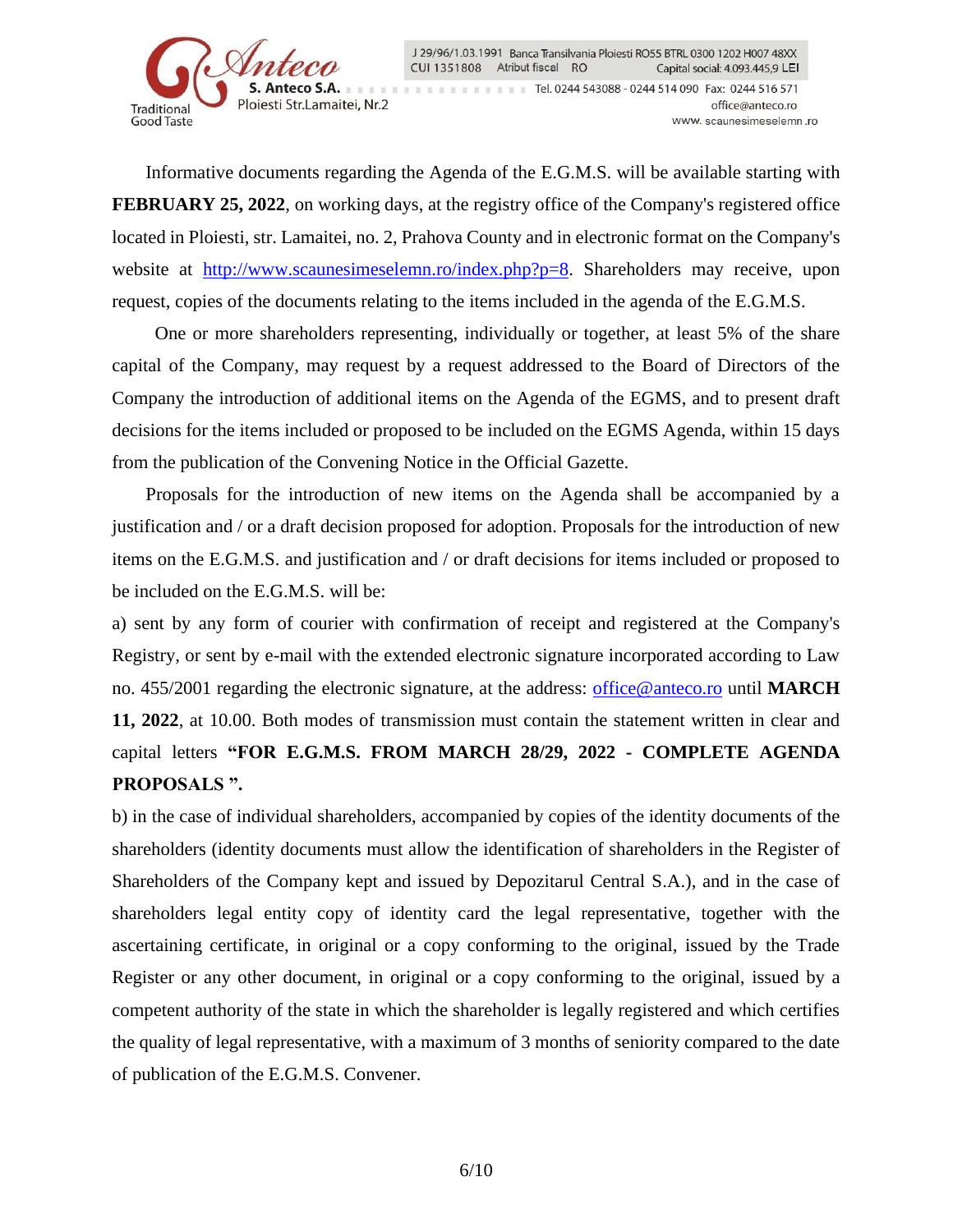

The Times of the Times of Tel. 0244 543088 - 0244 514 090 Fax: 0244 516 571 office@anteco.ro www.scaunesimeselemn.ro

The documents attesting the quality of legal representative drawn up in a foreign language, other than English, will be accompanied by a translation, made by an authorized translator, in Romanian or English.

The shareholders of the Company may ask written questions, in Romanian or in English, regarding the items on the E.G.M.S. Agenda. The questions regarding the items on the E.G.M.S. Agenda will be sent and registered at the Company's Registry by any form of courier with confirmation of receipt, or by e-mail at [office@anteco.ro](mailto:office@anteco.ro) with the extended electronic signature incorporated according to Law no. 455/2001 regarding the electronic signature, until **MARCH 11, 2022**, at 10.00, with the mention written in clear and in capital letters **"FOR E.G.M.S. FROM MARCH 28/29, 2022 ".**

The answers will be available on the Company's website at [http://www.scaunesimeselemn.ro/index.php?p=8.](http://www.scaunesimeselemn.ro/index.php?p=8) The shareholders of the Company will send written questions regarding the items on the E.G.M.S. agenda, in the case of individual shareholders, accompanied by copies of the shareholders' identity documents (identity documents must allow the identification of shareholders in the Company Shareholders Register kept and issued by Depozitarul Central S.A.), and in the case of legal persons shareholders of the copy of the identity card of the legal representative, together with the ascertaining certificate, in original or copy in accordance with the original, issued by the Trade Register or any other document, in original or in copy in accordance with the original, issued by to a competent authority from the state in which the shareholder is legally registered and which certifies the quality of legal representative, with a maximum of 3 months of seniority compared to the date of publication of the E.G.M.S. Convener.

The documents attesting the quality of legal representative drawn up in a foreign language, other than English, will be accompanied by a translation, made by an authorized translator, in Romanian or English.

Shareholders registered on the reference date **MARCH 18, 2022** in the Register of Shareholders of the Company kept and issued by Depozitarul Central S.A. may participate in the E.G.M.S. if you can vote:

i) staff - direct vote;

- ii) by representative, with special or general power of attorney;
- iii) by correspondence.

Special power of attorney form: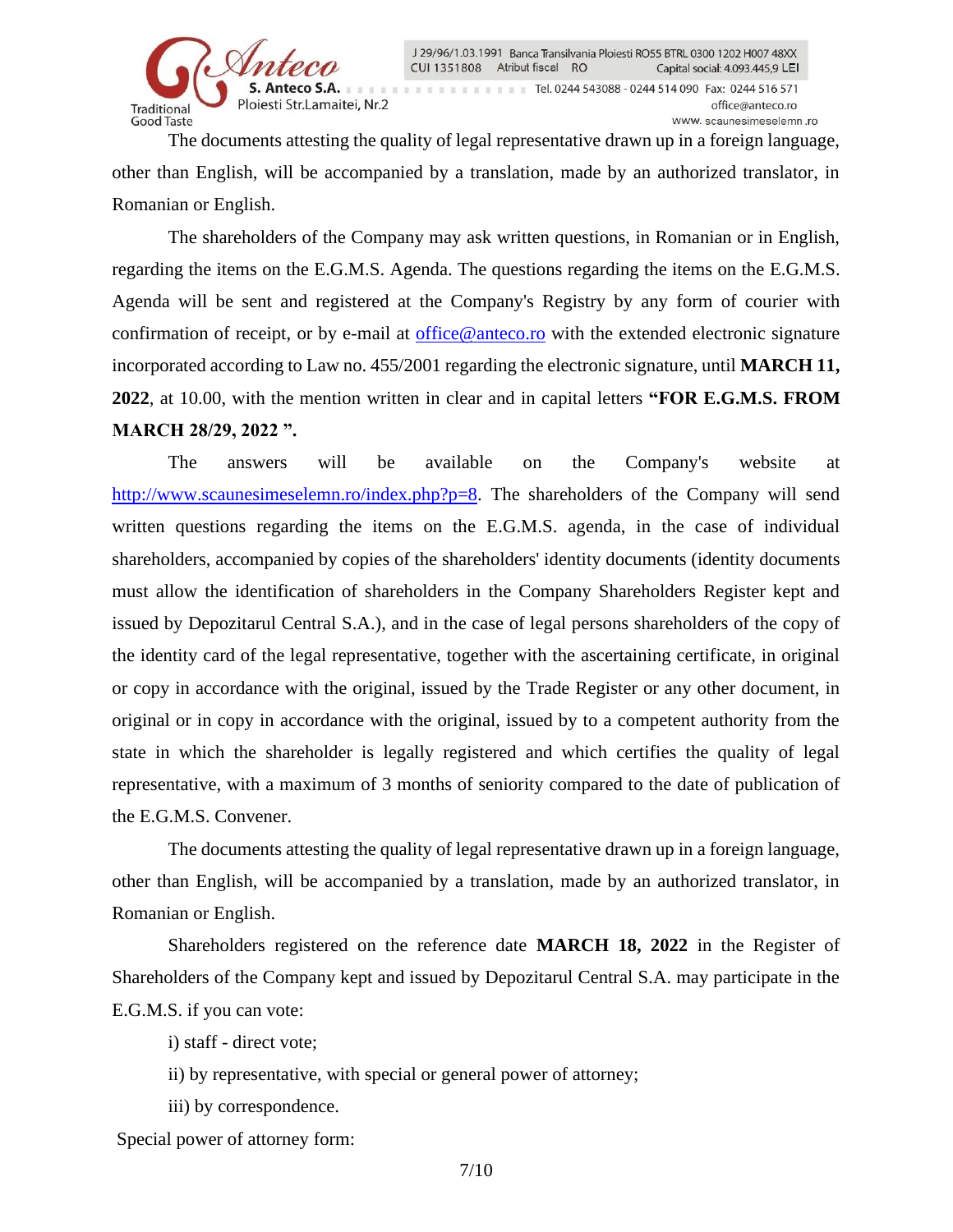

The Times of the Times of Tel. 0244 543088 - 0244 514 090 Fax: 0244 516 571 office@anteco.ro www.scaunesimeselemn.ro

a) can be obtained, in Romanian and English, starting with **FEBRUARY 25, 2022,** from the Company's Registry and from the Company's website [\(http://www.scaunesimeselemn.ro/index.php?p=8\)](http://www.scaunesimeselemn.ro/index.php?p=8);

b) it will contain the way of identifying the quality of shareholder and the number of shares held, as well as the mention of vote "for" or "against" or "abstention" of each issue subject to approval;

c) will be completed by the shareholder in three copies: one for the shareholder, one for the representative and one for the Company.

The general power of attorney may be granted by the shareholder, as a client, only to an intermediary or a lawyer.

 The special and general powers of attorney will be sent, in original, in Romanian or English, by the shareholder at the Company's Registry, by any form of courier with confirmation of receipt until **MARCH 25, 2022,** at 10.00, in a sealed envelope, with the statement written in clear and capital letters **"FOR E.G.M.S. FROM MARCH 28/29, 2022 ",** together with the copy of the shareholder's identity document (in the case of natural shareholders, the identity document, respectively in the case of legal entities, the identity document of the legal representative) as the case may be, together with the ascertaining certificate, in original or copy conforming to the original, issued by the Trade Register or any other document, in original or in copy conforming to the original, issued by a competent authority of the state in which the shareholder is legally registered and attesting the quality of legal representative, with a seniority for a maximum of 3 months from the date of publication of the E.G.M.S. Convener.

If the representative is a credit institution that provides custody services and has a special power of attorney, it must be signed by the shareholder who will be accompanied, obligatorily, by a statement on his own responsibility given by the credit institution that received the power of attorney of representation, by special power of attorney, which should show that:

a) the credit institution provides custody services for the respective shareholder;

 b) the instructions in the special power of attorney are identical to the instructions in the SWIFT message received by the credit institution to vote on behalf of the respective shareholder;

c) the special power of attorney is signed by the shareholder.

The special and general powers of attorney can also be sent by e-mail to the address: [office@anteco.ro](mailto:office@anteco.ro) with the extended electronic signature incorporated, according to Law no.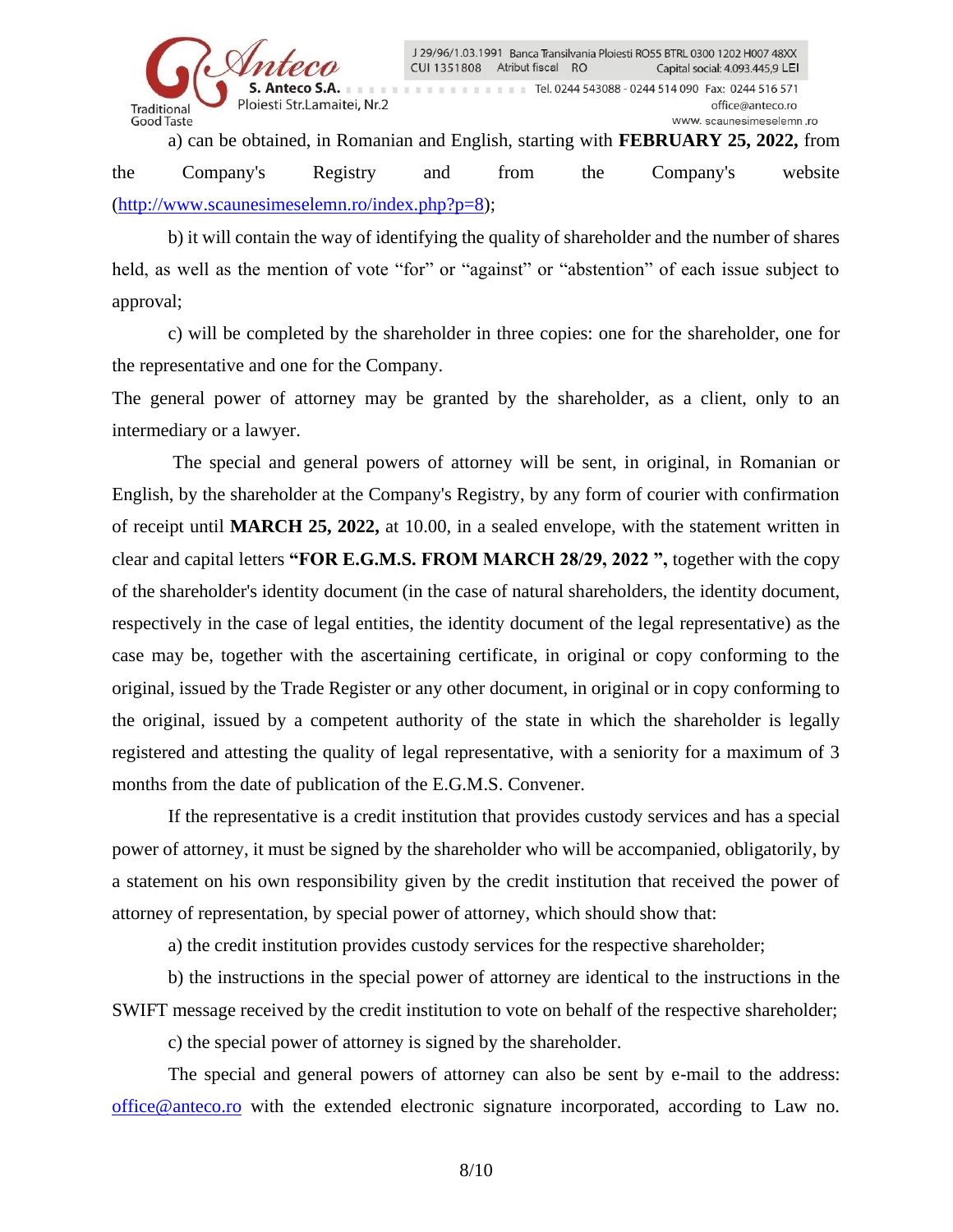

455/2001 regarding the electronic signature, so that they will be received no later than **MARCH 25, 2022**, at 10.00.

When completing the special and general powers of attorney, the shareholders must take into account the possibility of completing / updating the agenda, in which case these documents will be updated and made available by **MARCH 16, 2022** at the latest, at 10.00.

Access of shareholders entitled to participate in the E.G.M.S. is allowed by simply proving their identity as follows:

a) in the case of individual shareholders based on the identity document;

b) in the case of legal entities, based on the presentation of a copy of the ascertaining certificate or equivalent and of the identity document of the legal representative or, as the case may be, of the documents attesting the quality of legal representative of the legal entity;

c) in case of participation through a conventional representative, the documents provided in let. a) or b) to which is added the special or general power of attorney.

The quality of legal representative is proved by presenting a certificate, issued by the Trade Register (or by another institution with a similar authority in the country of residence of the shareholder foreign legal entity), in original or copy conforming to the original, with a seniority of 3 months from the date of publication of the E.G.M.S. Convener. The documents certifying the quality of legal representative drawn up in a foreign language, other than English, will be accompanied by a translation, made by an authorized translator, in Romanian or English.

The shareholders of the Company have the possibility to vote by mail, before the E.G.M.S., by using the ballot form for voting by correspondence ("Voting ballot by correspondence").

Ballot by correspondence:

a) can be obtained, in Romanian and English, starting with **FEBRUARY 25, 2022**, from the Company's Registry and from the Company's website [http://www.scaunesimeselemn.ro/index.php?p=8;](http://www.scaunesimeselemn.ro/index.php?p=8)

b) it will contain the way of identifying the quality of shareholder and the number of shares held, as well as the mention of vote "for" or "against" or "abstention" of each issue subject to approval.

Ballot papers by correspondence will be sent, in original, in Romanian or English, by any form of courier with confirmation of receipt at the Company Registry, or by e-mail with extended electronic signature incorporated according to Law no. 455/2001 regarding the electronic signature at office@anteco.ro, until **March 25, 2022** at the latest, 10.00.